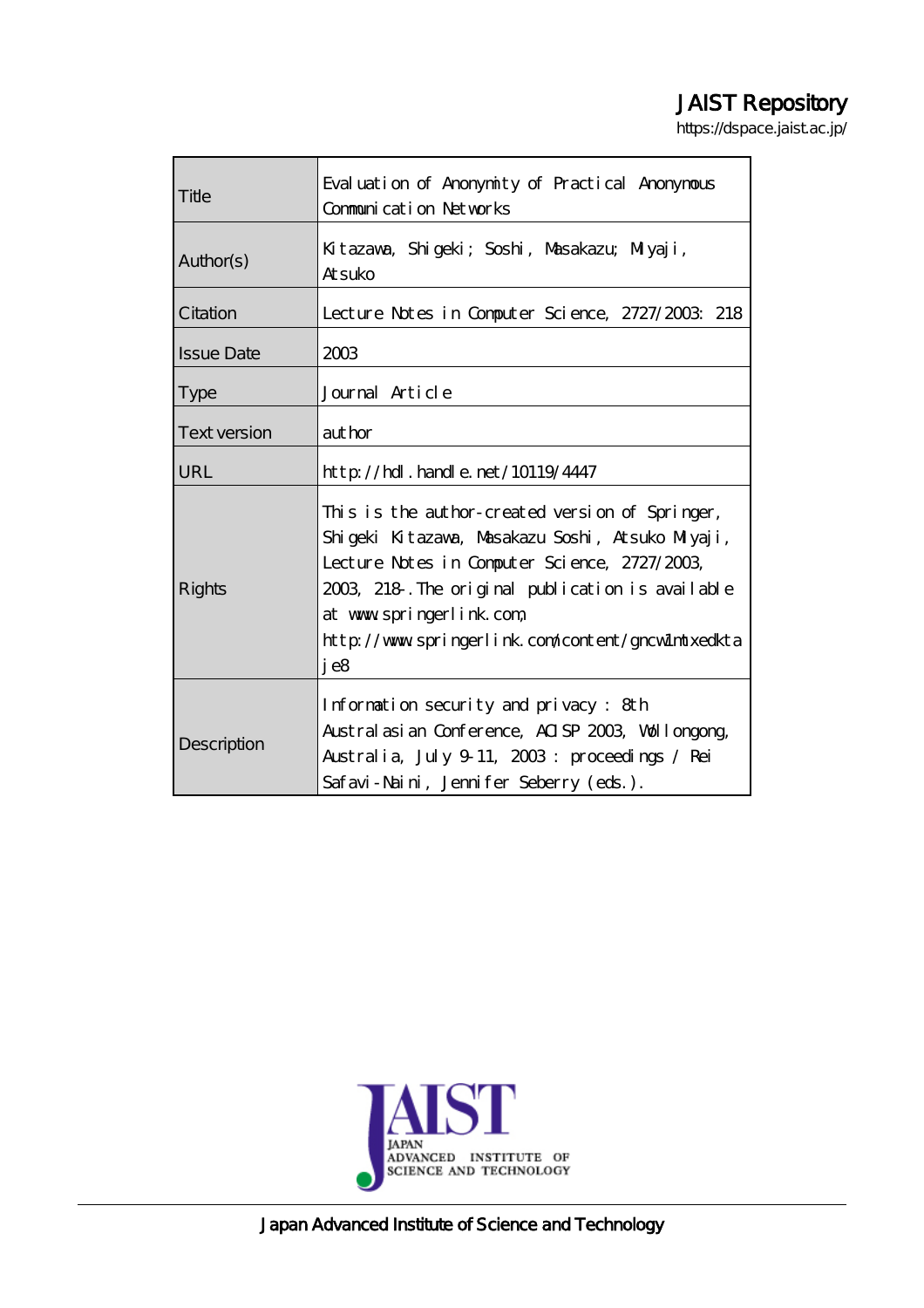# **Evaluation of Anonymity of Practical Anonymous Communication Networks**

Shigeki Kitazawa<sup>1</sup>, Masakazu Soshi<sup>2</sup>, and Atsuko Miyaji<sup>2</sup>

<sup>1</sup> Mitsubishi Electric Corporation Information Technology R&D Center 5-1-1 Ofuna, Kamakura, Kanagawa, 247-8501 JAPAN shigeki@iss.isl.melco.co.jp

<sup>2</sup> School of Information Science, Japan Advanced Institute of Science and Technology 1-1 Asahidai, Tatsunokuchi, Nomi, Ishikawa 923-1292, JAPAN {soshi, miyaji}@jaist.ac.jp

**Abstract.** In the paper we shall evaluate various aspects of anonymity properties afforded by practical anonymous communication networks. For that purpose, first we propose two novel anonymity metrics for practical anonymous communication networks. Next we shall discuss whether or not deterministic protocols can provide anonymity efficiently in terms of computational complexity. Unfortunately, we can show that it is difficult to build efficient anonymous networks only by means of deterministic approaches. We also run simulation experiments and discuss the results.

#### Introduction 1

Anonymous communication networks are indispensable to protect privacy of users in open networks such as the Internet. Therefore they have wide application, e.g., electronic voting, and enormous research has been conducted on them  $[1-8]$ . The simplest way of establishing anonymous networks is given as follows. When Alice sends a message to Bob anonymously, she first dispatches it to a trusted *proxy* (or anonymizer) and then the proxy forwards the message to Bob. Consequently Bob cannot know who originally injected the message into the network and thus anonymous communication is achieved. This is essentially the same as what Anonymizer does [2]. In this paper, an entity which initiates anonymous communication is called an *initiator*, and an entity for which messages of the initiator are destined is called a *responder*. Furthermore, we use the terms 'proxy' and 'node' interchangeably in this paper.

Anonymous networks, however, could not be useful unless we can evaluate anonymity properties provided by them. Unfortunately, although we can analyze anonymity of some anonymous protocols in a rigorous manner  $[1, 4, 5]$ , from a practical point of view, such protocols often degrade efficiency or incurs some cost. For example,  $[5]$  requires a lot of servers and  $[4]$  is quite ineffective.

On the other hand, with respect to practical anonymous communication networks  $[2, 6, 7]$ , it is difficult to evaluate anonymity attained in the networks. This is mainly due to the lack of *anonymity metrics* for practical anonymous networks. However, since it is difficult to devise general anonymity metrics for practical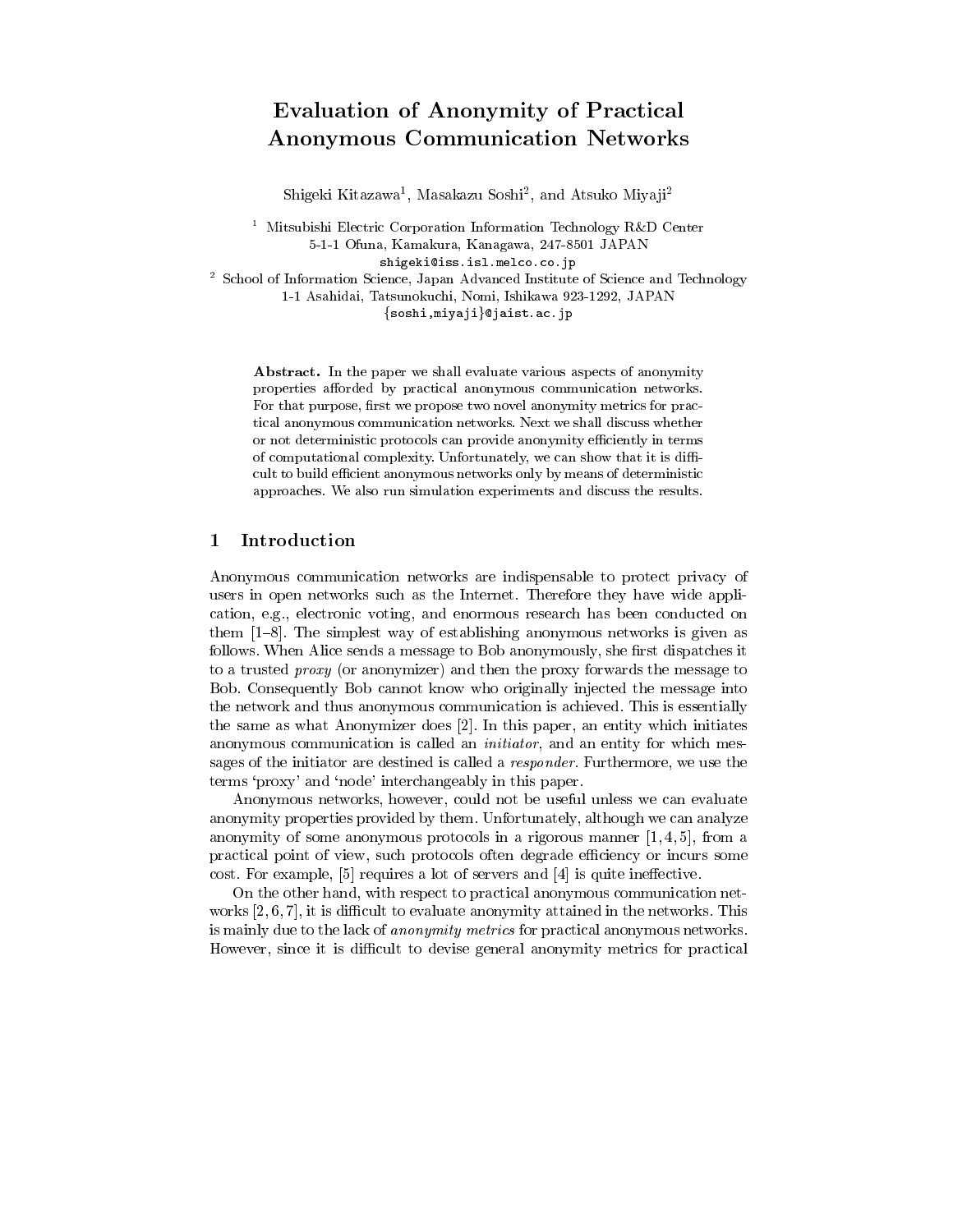anonymous networks such as Crowds [7], few attempts have been made so far to evaluate anonymity provided by anonymous networks  $[7, 10, 11]$ . Consequently it is difficult to discuss advantages and disadvantages of various practical anonymous networks proposed so far. Therefore in this paper we shall evaluate various aspects of anonymity properties afforded by practical anonymous communication networks.

For that purpose, first we propose two novel anonymity metrics for practical anonymous communication networks. Anonymity metrics proposed in this paper are based on the following observations:

- 1. Generally speaking, anonymous networks have several intermediate proxies en route from an initiator to a responder. In such a case, as the number of the intermediate proxies increases, i.e., the path that messages in anonymous communication follows becomes longer, anonymity provided by the anonymous protocols becomes higher  $[3, 6-8]$ . On the other hand, communication costs, which can be represented by communication paths, cannot be infinitely high. Due to performance reasons, constraints by network architectures, and so on, the costs are under restriction to some degree.
- 2. As discussed above, the most primitive form of anonymous communication is via one or more proxies. Hence if an initiator can choose a trusted proxy to which she first dispatches her messages whenever she initiates anonymous communication with various responders, then such anonymous networks can afford desirable anonymity.

Later in this paper, from the viewpoints as discussed above, we formalize the anonymity metrics for practical anonymous networks.

Next we shall discuss whether or not deterministic anonymous networks can provide anonymity efficiently in terms of computational complexity. Unfortunately, we can show that we have little hope of efficient anonymous networks only by means of deterministic approaches.

As a result we need to invent practical anonymous networks by probabilistic or heuristic means. Hence we consider several possible (practical) anonymous protocols, run simulation experiments for them, and discuss the results. Simulation results show that we can enhance anonymity only by taking into consideration the neighborhood nodes. Especially, anonymous protocols considered in the experiments suggest some possible extensions to the famous Crowds anonymous system.

The rest of the paper is organized as follows. In Sect. 2 we propose novel anonymous metrics and discuss various aspects of them. In Sect. 3 we run simulation experiments to investigate heuristic approaches. Finally, we conclude this paper in Sect. 4.

#### $\bf{2}$ Proposed Anonymity Metrics and Evaluation

In this section, we propose and discuss two anonymity metrics for practical anonymous networks.

As stated in Sect. 1, our proposed metrics are briefly summarized as follows: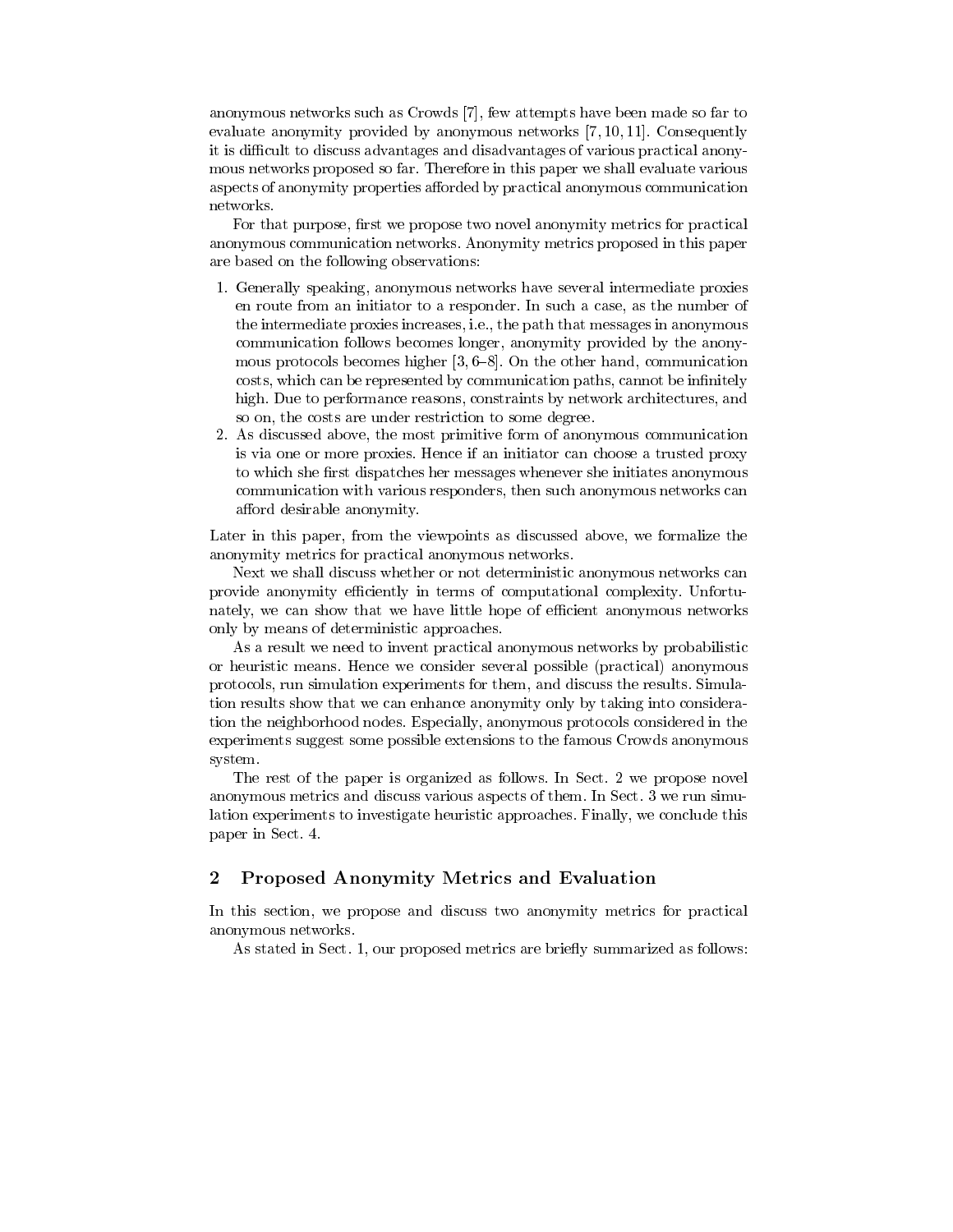- 1. anonymity properties with respect to communication paths, and
- 2. anonymity properties with respect to the possibility of selecting trusted proxies.

In this section, we first present the background of each anonymity metrics and then formalize the two metrics. Next we discuss whether or not deterministic protocols can provide anonymity efficiently in terms of computational complexity. Unfortunately, we can show that we have little hope of efficient anonymous networks only by means of deterministic approaches.

#### $2.1\,$ Anonymity Metric (1)

# Background.

- 1. Generally speaking, as the number of the intermediate proxies on anonymous communication path increases, anonymity provided by the anonymous network becomes higher.
- 2. On the other hand, communication costs cannot be infinitely high. Due to performance reasons, constraints by network architectures, and so on, the costs are under restriction to some length.

Now we model anonymity properties just discussed. First, in order to develop an abstract model for evaluating anonymity from the viewpoint of the item 1 above, assume that some value is assigned to each node in the network. Moreover, assume that anonymity afforded by anonymous communication can be estimated by adding the value of each node on the path. In other words, a larger value of the sum indicates a higher level of anonymity. Henceforth we suppose that we are given a function which assigns the value to each node and we call the function *privacy function*. The assigned values are called *privacy values*.

On the other hand, communication costs are usually constrained from the viewpoint of the item 2. To express such a situation, let us assume that some value, which is apart from the privacy value of the node, is assigned to each node. Then as the sum of the values on a path becomes larger, the cost of the path becomes larger. Henceforth we suppose that we are given a function which assigns the value to each node and we call the function cost function<sup>3</sup>. The assigned values are called *cost values*.

Given a network system, it would be straightforward to define cost functions. With respect to privacy functions, we can consider various ways of deriving them. For instance, we can take advantage of various available rating methods such as those used in reputation systems  $[12, 13]$ .

For another example, ISO defines the international standard for security system evaluation, i.e., ISO 15408 [14]. In the standard, 'Security Functional Requirements' prescribes several privacy conditions, that is,

Alternatively, we can assign a cost value to a communication link. However, for simplicity, in this paper we model it as is given above.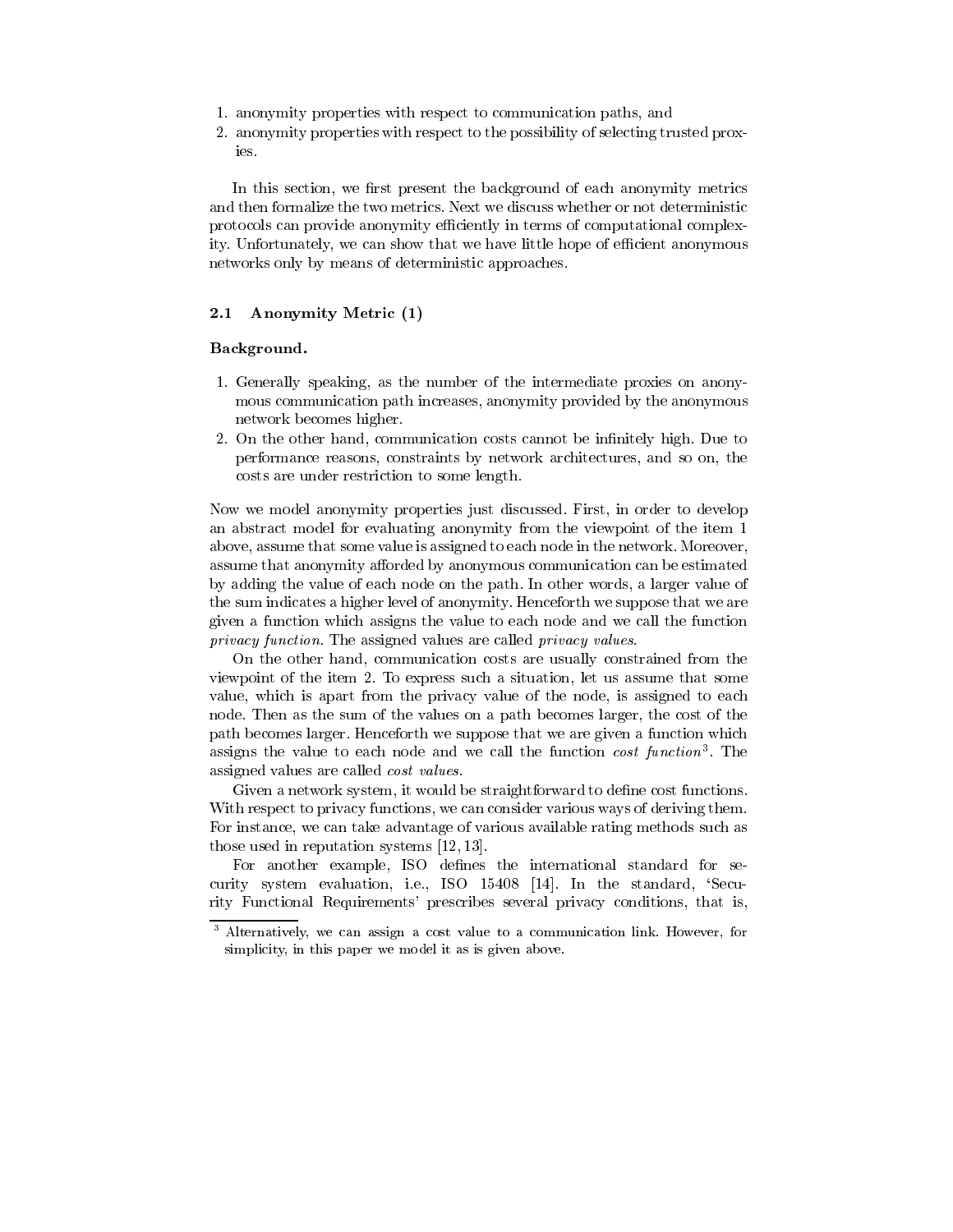FPR\_AANO.1 Anonymity, FPR\_PSE Pseudonymity, FPR\_UNO.1 Unobservability, and FPR\_UNL.1 Unlinkability. They are good candidates for the basis on which privacy functions are developed.

In summary, privacy and cost functions provide abstraction for anonymity properties as mentioned above. In the rest of this paper, we suppose that these two functions are given in advance. However, as shown later, it is shown that even if such functions are available, effective anonymous communication networks can hardly be built only by means of deterministic methods.

**Formalization and Evaluation.** In this section, we formalize the anonymity metric discussed in Sect. 2.1.

First, a network is supposed to be represented by a directed graph  $G = (V, \mathcal{L})$  $E$ ). Here V is a set of nodes (proxies) and E is a set of directed edges. In general  $E \subset V \times V$  holds.

Hereinafter in this paper we denote an initiator and a responder by  $s$  and  $d$  $(\in V)$ , respectively, unless explicitly stated. Moreover, as discussed in Sect. 2.1, we assume that privacy function  $P: V \to N$  and cost function  $C: V \to N$  are given. Here  $N$  is a set of non-negative integers.

Now we are ready to define the anonymity metric as follows:

**Definition 1.** In a directed graph G, with respect to a path  $v_1$  (= s),  $v_2$ , ...,  $v_n$  (= d), if  $\sum_{i=1}^n \mathcal{P}(v_i) \geq p$  and  $\sum_{i=1}^n \mathcal{C}(v_i) \leq c$ , then we call the path (p,  $c)$ -anonymous.

Next we shall discuss whether or not deterministic protocols can efficiently provide anonymity in terms of the metric. For that purpose, we define a decision problem corresponding to the anonymity metric as follows:

# *Problem 1.*  $((p, c)$ -anonymity)

**[INSTANCE]** A directed graph  $G = (V, E)$ , s,  $d \in V$ , and privacy function  $\mathcal{P}: V \to N$  and cost function  $\mathcal{C}: V \to N$ .

[QUESTION] Is there a  $(p, c)$ -anonymous path from s to d?

Now we can prove Theorem 1.

**Theorem 1.** (p, c)-anonymity is NP complete.

*Proof.* Given G, privacy function P, cost function C, and a path  $v_1 (= s)$ ,  $v_2, \ldots$ ,  $v_n (= d)$ , it should be obvious that in polynomial time we can determine whether or not the path is  $(p, c)$ -anonymous. Thus we can construct a non-deterministic algorithm to solve  $(p, c)$ -anonymity in polynomial time and consequently  $(p, c)$  $c$ )-anonymity is in NP.

Now we show that "PARTITION", which is known to be NP-complete, is polynomially reducible to  $(p, c)$ -anonymity. PARTITION is defined as follows  $[15]$ :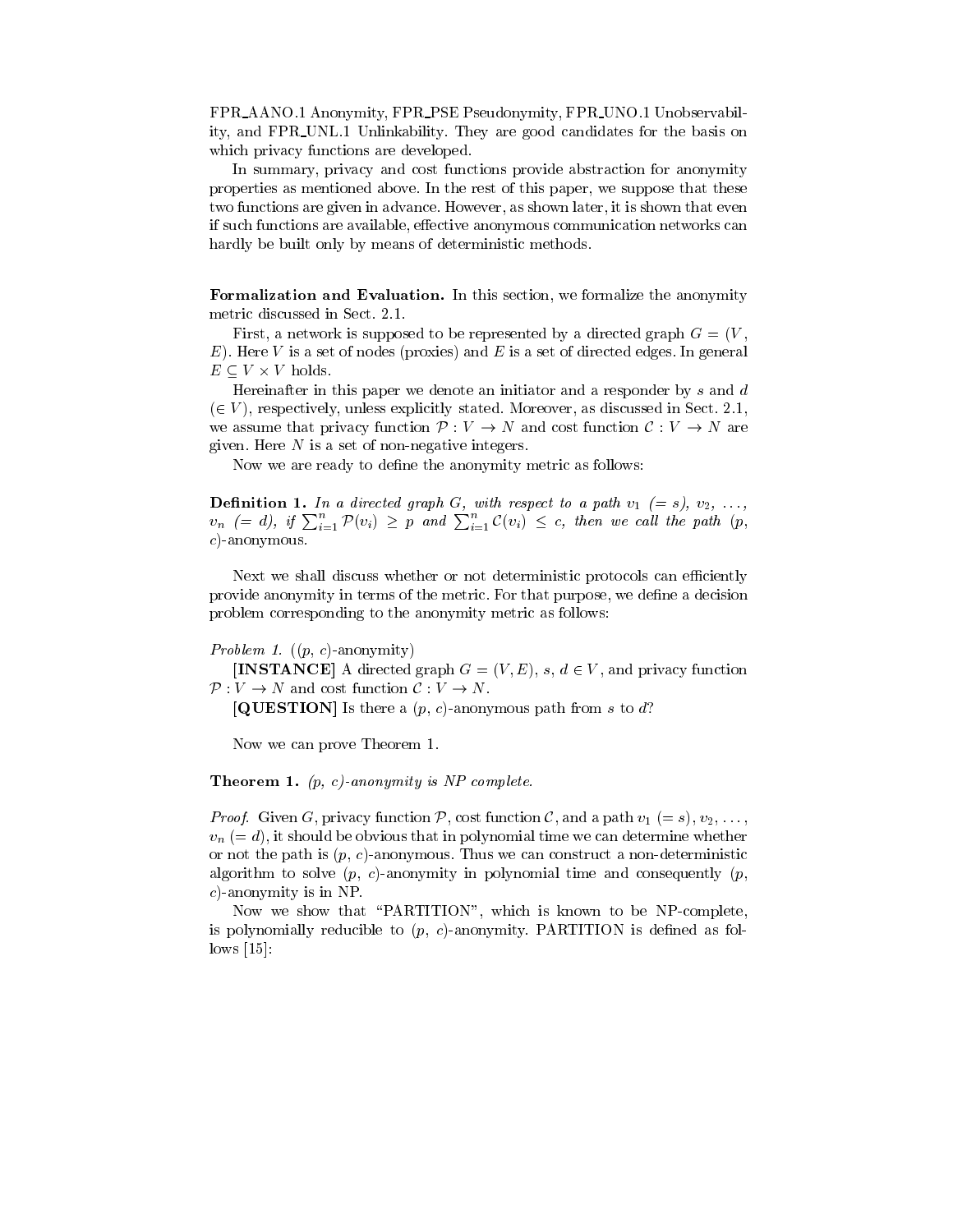*Problem 2.* (PARTITION)

[INSTANCE] A finite set  $A = \{a_1, a_2, ..., a_n\}$  and a size function w:  $A \rightarrow N$ .

[QUESTION] Is there a subset  $A' \subseteq A$  such that  $\sum_{a \in A'} w(a) =$  $\sum_{a \in A-A'} w(a)?$ 

When we are given an arbitrary instance of PARTITION, we construct the following graph  $G = (V, E)$ , and define privacy function  $P$ , cost function  $C$ , and the privacy and cost values  $p$  and  $c$  respectively.

$$
V = \{a_{1,0}, a_{2,0}, \dots, a_{n,0}, a_{(n+1),0}\} \cup \left(\bigcup_{i=1}^{n} \{a_{i,1}, a_{i,2}\}\right)
$$
  

$$
E = \left(\bigcup_{i=1}^{n} \{(a_{i,0}, a_{i,1})\}\right) \cup \left(\bigcup_{i=1}^{n} \{(a_{i,0}, a_{i,2})\}\right) \cup \left(\bigcup_{i=1}^{n} \{(a_{i,1}, a_{(i+1),0})\}\right)
$$
  

$$
\cup \left(\bigcup_{i=1}^{n} \{(a_{i,2}, a_{(i+1),0})\}\right)
$$

$$
\mathcal{P}(a_{i,1}) = \mathcal{C}(a_{i,1}) = w(a_i)
$$
\n
$$
\mathcal{P}(a_{i,2}) = \mathcal{C}(a_{i,2}) = 0
$$
\n
$$
\mathcal{P}(a_{i,0}) = \mathcal{C}(a_{i,0}) = 0
$$
\n
$$
p = c = \frac{1}{2} \sum_{i=1}^{n} w(a_i)
$$
\n
$$
(i = 1, ..., n)
$$
\n
$$
(i = 1, ..., n + 1)
$$

where  $a_{i,0} = s$  and  $a_{(n+1),0} = d$ .

To illustrate the above reduction, for example we depict in Fig. 1 the reduction where the instance of PARTITION is  $A = \{a_1, a_2, a_3\}, w(a_1) = 3, w(a_2)$  $= 5, w(a_3) = 2.$ 

Let us now suppose that PARTITION has a solution  $A' = \{a_{i_1}, a_{i_2}, ..., a_{i_r}\}.$ Without loss of generality, assume that  $i_1 < i_2 ... < i_j$ . In such a case we define a function  $\delta$  as follows:

$$
\delta(k) = \begin{cases} 1 \text{ if } k = i_l \text{ for some } l \\ 2 \text{ otherwise} \end{cases}
$$

By using function  $\delta$ , consider a path  $P = a_{1,0}, a_{1,\delta(1)}, a_{2,0}, a_{2,\delta(2)}, ..., a_{n,\delta(n)}$  $a_{(n+1),0}$ . We can readily see that P is  $(p, c)$ -anonymous in G. This is because  $\sum_{a\in P} \mathcal{P}(a) = \sum_{a\in P} \mathcal{C}(a) = \frac{1}{2} \sum_{i=1}^{n} w(a_i)$  (= p = c). For example, in Fig. 1, the path corresponds to  $a_{1,0}$ ,  $a_{1,1}$ ,  $a_{2,0}$ ,  $a_{2,2}$ ,  $a_{3,0}$ ,  $a_{3,1}$ ,  $a_{4,0}$ .

Conversely, assume that graph  $G$  has a  $(p, c)$ -anonymous path. Let us further assume that  $a_{i_1,1}, a_{i_2,1}, ..., a_{i_j,1}$  are all nodes such that the second subscript is one. It is now clear that  $\{a_{i_1}, a_{i_2}, ..., a_{i_j}\}$  (= A') is a solution of PARTITION.  $\Box$ 

It is well-known that in some NP-complete problems there exist algorithms to find solutions which are never far from optimal ones by more than some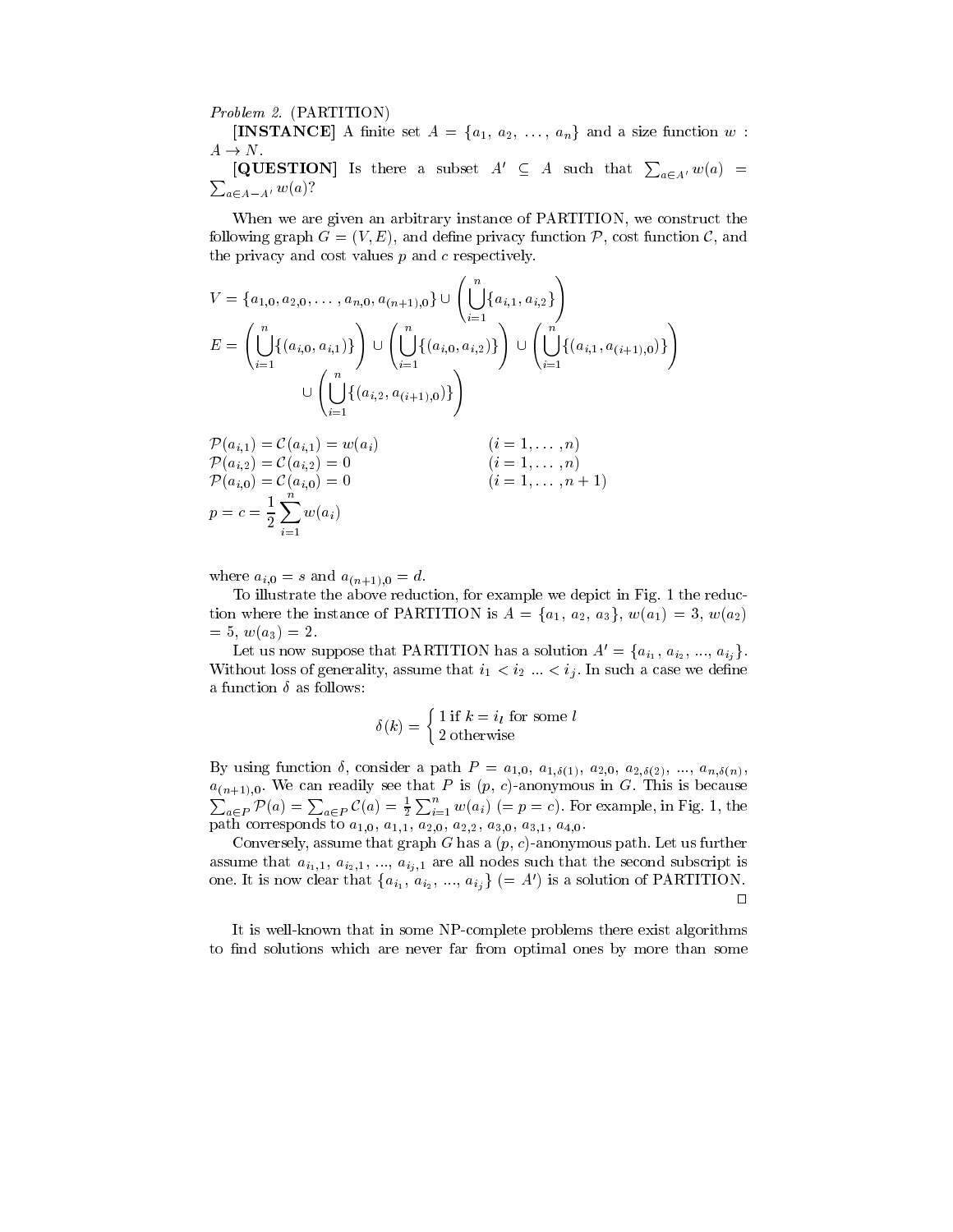

Fig. 1. Reduction from PARTITION

specific bounds. They are called *approximation algorithms* [15]. Unfortunately,  $(p, c)$ -anonymity is so difficult that there does not exist such an approximation algorithm. This will be shown below.

We denote by I an instance of  $(p, c)$ -anonymity with some fixed c. Furthermore, a solution by an optimization algorithm that maximizes  $\sum_{i=1}^{n} \mathcal{P}(v_i)$  of I is denoted by  $OPT(I)$  (such problems are called *optimization problems*). Obviously  $(p, c)$ -anonymity is no more difficult than a problem to find  $OPT(I)$  and the latter problem is thus NP-hard.

Now we can prove Theorem 2.

**Theorem 2.** If  $P \neq NP$ , then there does not exist a deterministic polynomial algorithm (approximation algorithm) A which can guarantee  $|OPT(I) - A(I)| \le$  $p'$  for a fixed  $p'$  and all instances I of the optimization problems for  $(p, c)$  $anonymity$ .

*Proof.* We prove this theorem by contradiction. Without loss of generality, assume that  $p'$  is a positive integer.

Suppose that there is an  $A$  in Theorem 2. In such a case, by using  $A$ , we can construct a deterministic polynomial algorithm  $B$  which can solve  $(p, c)$ anonymity, which contradicts the assumption  $P \neq NP$ .

B is actually constructed as follows. First we denote by  $I'$  a new instance where privacy function  $P$  is replaced by  $P'$ , which is defined as  $P'(v) = (p' + p')$  $1)\mathcal{P}(v)$ .

Then candidate solutions for  $I'$  are clearly the same as those for  $I$  and the privacy value of a solution for  $I'$  is  $(p' + 1)$  times the corresponding value for  $I$ . Now note that every solution for I' is a multiple of  $p' + 1$  and that  $[OPT(I')$  $-A(I')\leq p'$  holds. So it must hold that  $|OPT(I') - A(I')| = 0$  and finally we can conclude that  $|OPT(I) - B(I)| = |OPT(I') - A(I')| / (p' + 1) = 0$ . However, the fact also means that we can find  $OPT(I)$  in polynomial time. This is a contradiction.  $\Box$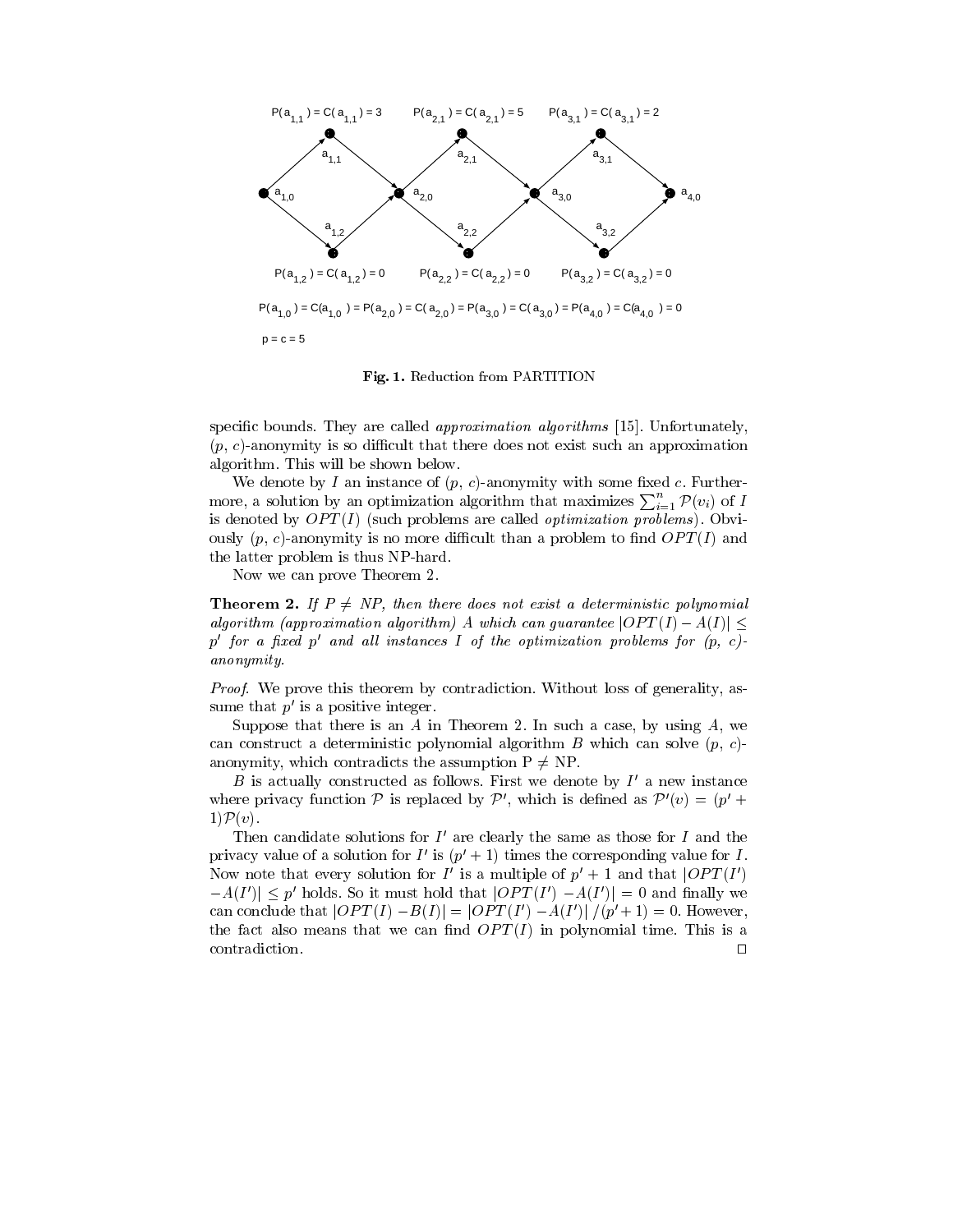#### Anonymity Metric (2)  $2.2\,$

In this section we propose and discuss another anonymity metric.

Background. As discussed in Sect. 1, the most primitive form of anonymous communication is via one or more proxies. However, in practical anonymous communication networks, it is not always possible to select a trusted proxy when an initiator anonymously sends messages to a responder because of the network topology or the locations of the initiator or responder. Moreover, we cannot trust all proxies in the network.

Hence if an initiator can choose a trusted proxy to which she first dispatches her messages whenever she initiates anonymous communication with various responders, then such anonymous networks can afford a desired level of anonymity. Therefore we can consider anonymity metric whether or not we can arrange trusted proxies in the anonymous network in such a way as stated above.

Formalization and Evaluation. Here we formalize anonymity metric discussed in Sect. 2.2.

First, as in Sect. 2.1, we regard a network as a directed graph  $G = (V, E)$ . Moreover, let  $s \in V$  and a set of nodes  $\{d_1, d_2, ..., d_i\} \subseteq V$  be an initiator and a set of responders, respectively.

Now we can formalize anonymity metric discussed in Sect. 2.2 as follows:

**Definition 2.** Suppose that we are given a directed graph  $G = (V, E)$ ,  $s \in V$ , and a set of nodes  $\{d_1, d_2, ..., d_j\} \subseteq V$ . In such a case, if for a fixed positive value  $t \leq |V|$  there exist a subset  $T \subseteq V$ ,  $|T| \leq t$  such that we can always find some  $n \in T$  on paths from s to every  $d \in \{d_1, ..., d_j\}$ , then we call G is *t*-locatable with respect to s and  $\{d_1, ..., d_j\}$ .

Next we shall discuss whether or not deterministic protocols can efficiently provide anonymity in terms of the metric. For that purpose, we define a decision problem corresponding to the anonymity metric as follows:

## *Problem 3.*  $(t$ -locatability)

[INSTANCE] A directed graph  $G = (V, E)$ ,  $s \in V$ , a responder set  $\{d_1, d_2, d_3\}$  $..., d_i$   $\subseteq V$ , and a positive value  $t \leq |V|$ .

 $[QUESTION]$  Is a graph G is t-locatable with respect to initiator s and a responder set  $\{d_1, d_2, ..., d_j\}$ ?

Based on the above definitions, we can now prove Theorem 3.

## **Theorem 3.** *t*-locatability is NP-complete.

*Proof.* t-locatability is in NP. This is because we can construct a nondeterministic polynomial algorithm which arbitrarily chooses a subset of  $V$  and determines whether or not the subset satisfies the condition of t-locatability.

Next we show that an NP-complete problem, "VERTEX COVER", is in polynomial time reduced to  $t$ -locatability. VERTEX COVER is defined below [15]: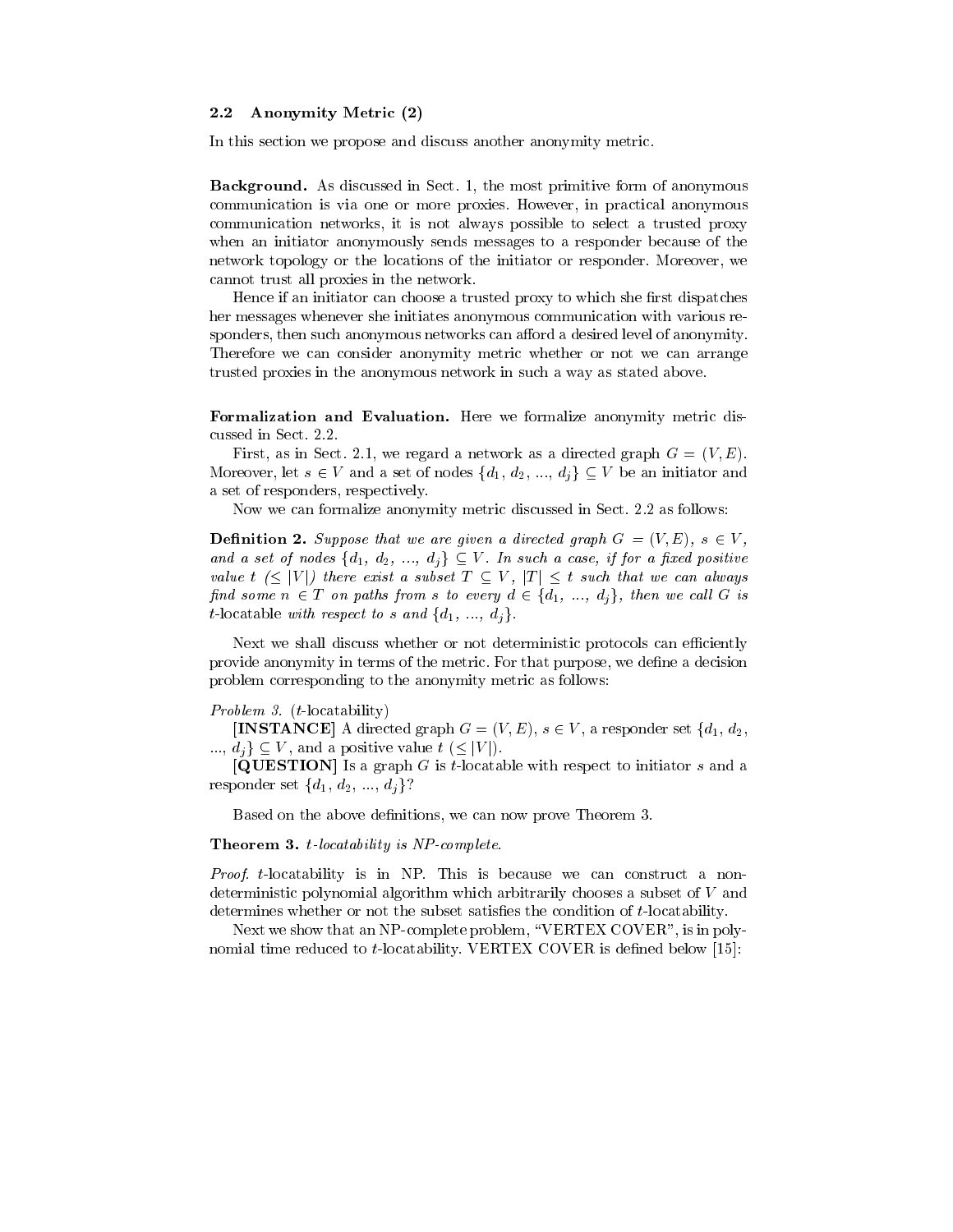

Fig. 2. An Instance of VERTEX COVER

# Problem 4. (VERTEX COVER)

[INSTANCE] Graph  $G = (V, E)$ , positive integer  $K \leq |V|$ .

 $[QUESTION]$  Is there a vertex cover of size K or less for G, i.e., a subset  $V' \subseteq V$  with  $|V'| \leq K$  such that for each edge  $\{u, v\} \in E$  at least one of u and  $v$  belongs to  $V$ ?

where  $G$  is an undirected graph.

Given an instance of VERTEX COVER, we transform it into an instance of *t*-locatability, which is defined as follows:

- Graph  $G'' = (V'', E'')$ , where  $V'' = \{s\} \cup V \cup \{v_1v_2 \mid (v_1, v_2) \in E\}$  and  $E'' = \{(s, v) \mid v \in V\} \cup \{(v_1, v_1v_2), (v_2, v_1v_2) \mid (v_1, v_2) \in E\}.$  $-$  initiator =  $s$ ,
- responder set =  $\{v_1v_2 | (v_1, v_2) \in E\}$

$$
-t = K
$$

Note that in the above reduction,  $v_1v_2$   $((v_1,v_2) \in E)$  represents a single node in  $G^{\prime\prime}$ .

To demonstrate an example of the reduction, we pay attention to an instance of VERTEX COVER as shown in Fig. 2. The instance is reduced to the instance of *t*-locatability depicted in Fig. 3.

Below we show that the reduction given above is actually polynomial time reduction from VERTEX COVER to t-locatability.

First let us suppose that VERTEX COVER has a solution  $V' = \{v_{i_1}, v_{i_2}, ...,$  $v_{i,j}$   $(j \leq K)$ . In such a case  $T = V'$  ( $\subseteq V''$ ) is a solution for the corresponding instance of *t*-locatability. The reason is as follows. Let  $R = \{v_1v_2 \mid (v_1, v_2) \in E\}$ be a responder set of  $G''$ . Then a path from s to a responder  $v_1v_2 \in R$  is either  $s \to v_1 \to v_1v_2$  or  $s \to v_2 \to v_1v_2$ . Keeping in mind that  $(v_1, v_2) \in E$  and V' is a solution of VERTEX COVER, we can see that either  $v_1 \in V'$  (= T) or  $v_2 \in V'$  $(=T)$  holds. Consequently all we have to do is to place a proxy on  $v_1$  ( $\in V''$ ) or  $v_2 \in V''$ , respectively in the former case or the latter.

Conversely, if an instance of *t*-locatability given above has a solution  $T = \{v_{i_1},$  $v_{i_2}, ..., v_{i_j}$ , then we can conclude that  $V' = T$  in a similar manner.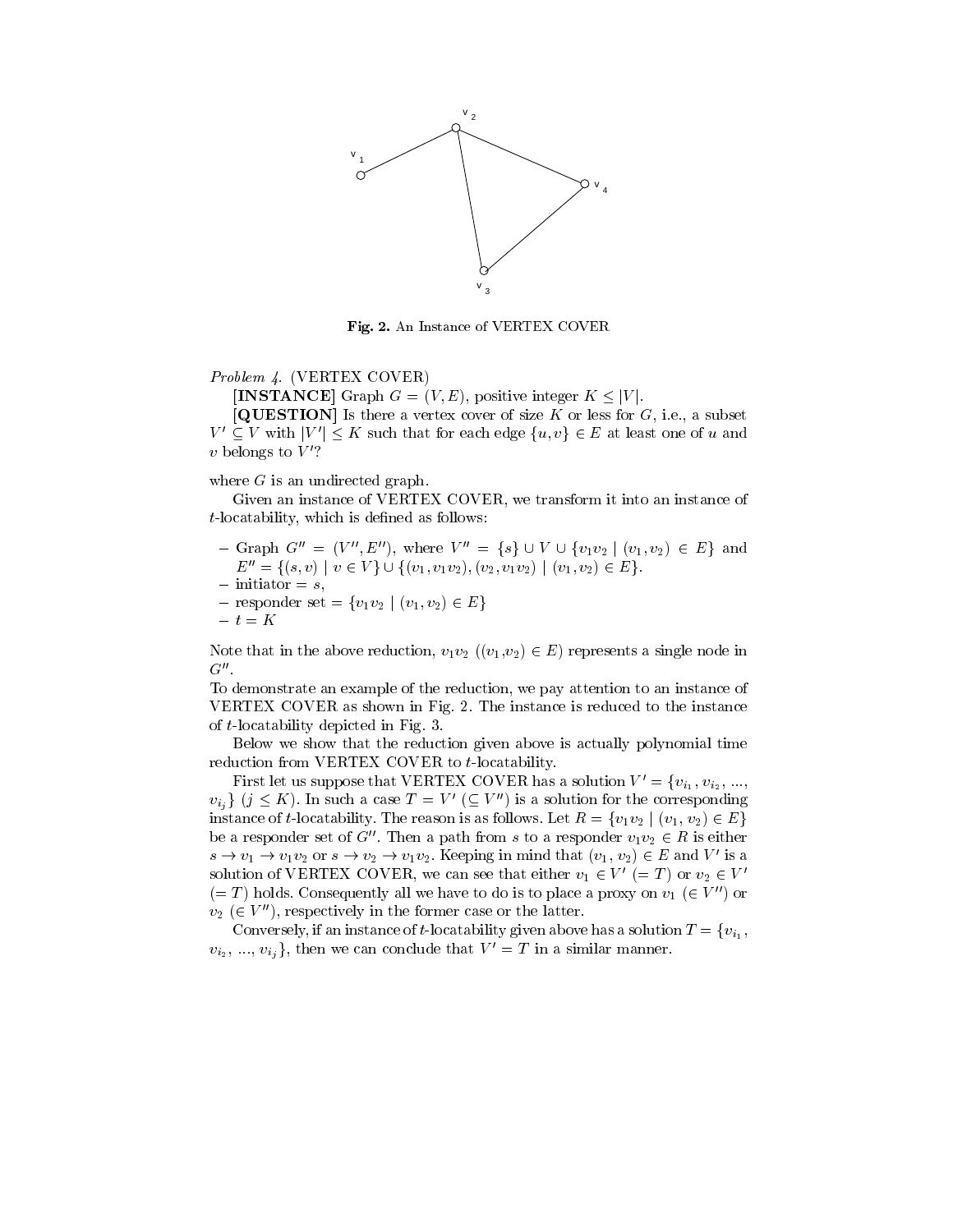

Fig. 3. Reduction from VERTEX COVER

At this stage it should be clear that the above reduction can be done in polynomial time.  $\Box$ 

Now we consider an approximation algorithm to the optimization problem for tlocatability. In a similar way as in the case of  $(p, c)$ -anonymity, given an instance I of the optimization problem for t-locatability, we denote by  $OPT(I)$  a solution found by an optimization algorithm of the problem that minimizes  $t$ . Then we can show that it is difficult to even find a solution approximate to the optimal one.

**Theorem 4.** If  $P \neq NP$ , then no polynomial time approximation algorithm A for t-locatability can guarantee  $|OPT(I) - A(I)| \leq t'$  for a fixed constant t'.

*Proof.* We can show this theorem again by contradiction as Theorem 2. Without loss of generality, we assume that  $t'$  is a positive integer.

Suppose that  $A$  is actually such an approximate algorithm in Theorem 4. Then by using A we can construct a deterministic polynomial time algorithm  $B$ which can solve *t*-locatability.

 $B$  is constructed as follows. First we consider a new instance  $I'$  of  $t$ locatability, where graph G is replaced by a new graph  $G' = (V', E')$ . G' has the same s as I and consists of  $(t' + 1)$  graphs, each of which is isomorphic to G.

More precisely,  $G'$  is defined as follows: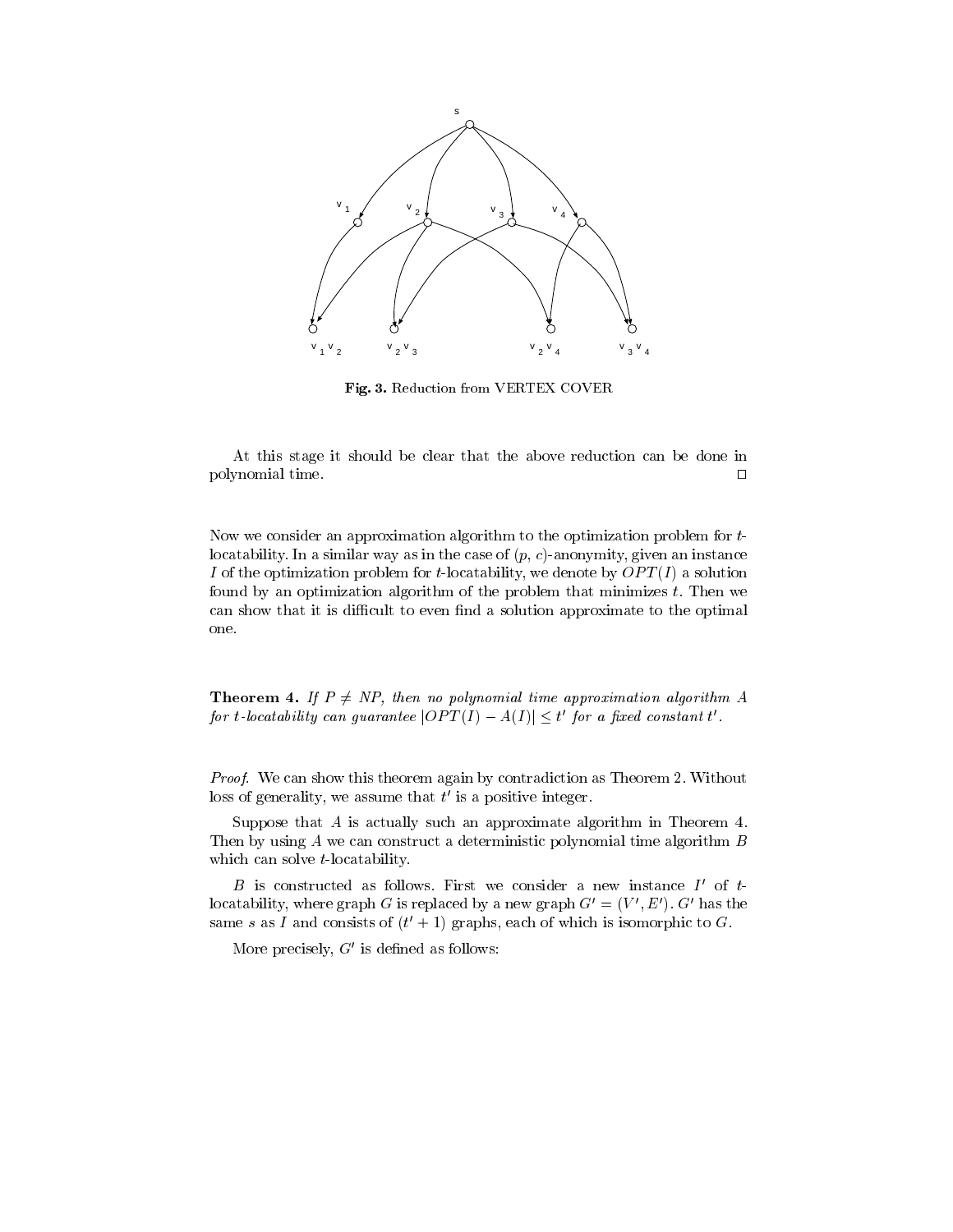$$
V' = \{s\} \cup \{v[i] \mid v \in V, 1 \le i \le t' + 1\}
$$
  
\n
$$
\cup \{v_1[i]v_2[i] \mid v_1v_2 \in V, 1 \le i \le t' + 1\}
$$
  
\n
$$
E' = \{(s, v[i]) | v \in V, 1 \le i \le t' + 1\}
$$
  
\n
$$
\cup \{(v_1[i], v_1[i]v_2[i]) \mid v_1v_2 \in V, 1 \le i \le t' + 1\}
$$
  
\n
$$
\cup \{(v_2[i], v_1[i]v_2[i]) \mid v_1v_2 \in V, 1 \le i \le t' + 1\}
$$

Then the corresponding nodes in  $G$  to candidate solutions for  $I'$  are clearly the candidate solutions for  $I$  and the number of proxies of a solution for  $I'$  is  $(t'+1)$  times the corresponding value for I. Now note that every solution for I' is a multiple of  $t' + 1$  and that  $|OPT(I') - A(I')| \leq t'$  holds. So it must hold that  $|OPT(I') - A(I')| = 0$  and finally we can conclude that  $|OPT(I) - B(I)|$  $= |OPT(I') - A(I')| / (t' + 1) = 0$ . However, the fact also means that we can find  $OPT(I)$  in polynomial time. Contradiction.  $\Box$ 

#### 2.3 Discussion

So far we have proposed and thoroughly discussed two new anonymity metrics for practical anonymous networks  $((p, c)$ -anonymity, t-locatability). It is also possible to develop other anonymity metrics. In this section we take into consideration some anonymity metrics other than  $(p, c)$ -anonymity and t-locatability.

For example, as mentioned before, it is the most intuitive to adopt anonymity metric which considers anonymity properties where the level of anonymity becomes higher as the path which anonymous communication follows becomes longer. Generally speaking, this can be formalized by a decision problem "LONGEST PATH" [15].

# *Problem 5.* (LONGEST PATH)

[INSTANCE] Graph  $G = (V, E)$ , length  $l(e) \in Z^+$  for each  $e \in E$ , positive integer K, specified vertices  $s, t \in V$ .

[QUESTION] Is there a simple path in G from s to t of length K or more, i.e., whose edge lengths sum to at least  $K$ ?

# LONGEST PATH is also known to be NP-complete [15].

Let us consider another anonymity metric. When an initiator sends many messages to a responder anonymously, as the number of paths the messages follow becomes larger, it becomes more difficult for attackers to gather information about the initiator and the responder and thus more anonymity would be provided.

Anonymity metric for the case just mentioned can be formalized by (bounded) disjoint paths [15]. Bounded disjoint paths are a set of paths whose lengths are limited by some bound and no pair of which have a node in common. More formally, the problem is defined as follows.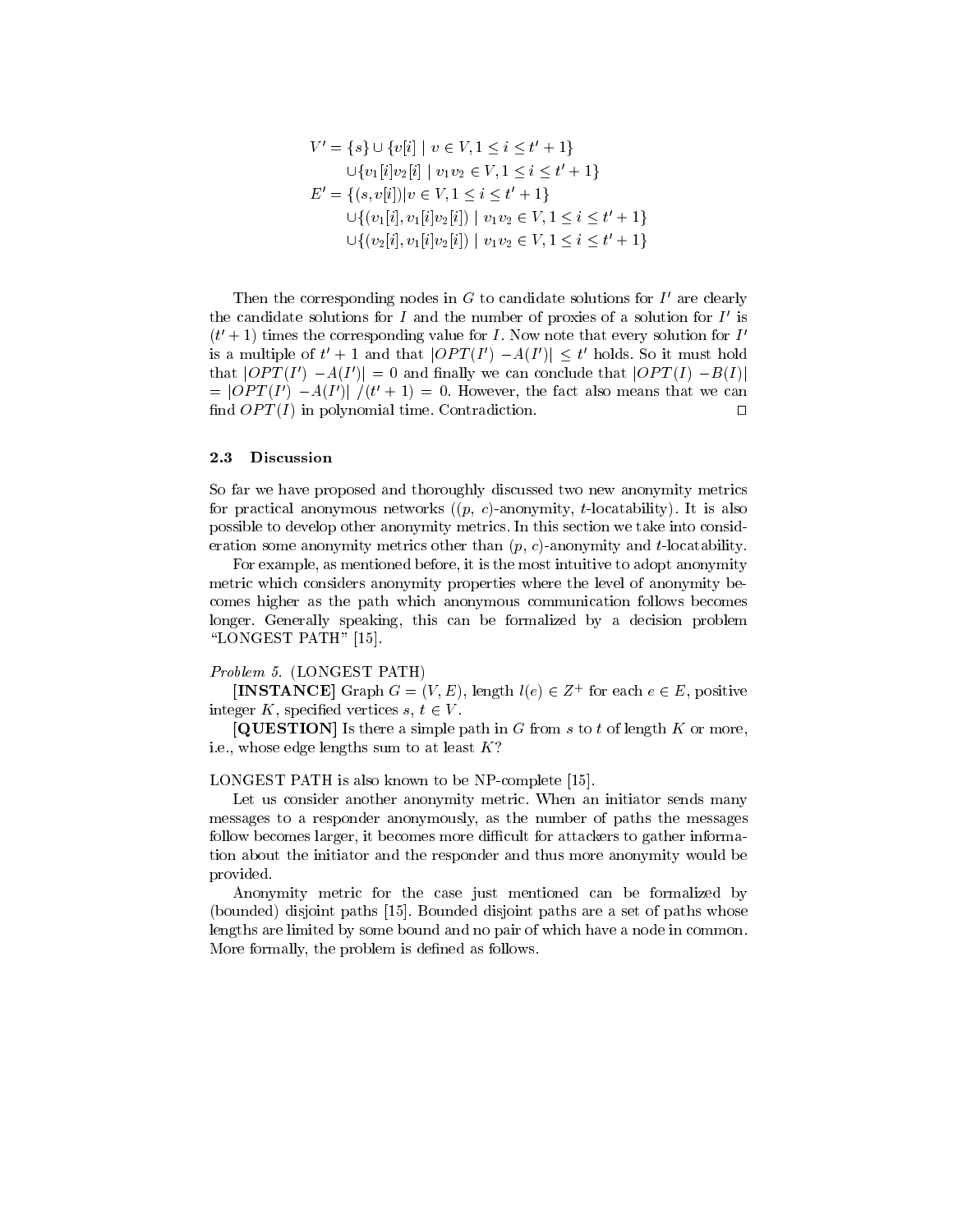# Problem 6. (MAXIMUM LENGTH-BOUNDED DISJOINT PATHS)

**[INSTANCE**] Graph  $G = (V, E)$ , specified vertices s and t, positive integers  $J, K \leq |V|$ .

 $[QUESTION]$  Does G contain J or more mutually vertex disjoint paths from  $s$  to  $t$ , none involving more than  $K$  edges?

## MAXIMUM LENGTH-BOUNDED DISJOINT PATHS is NP-complete [15].

We also considered other anonymity metrics, which are omitted from this paper due to the lack of space, most of which are in NP-complete. Needless to say, it is strongly believed that it is almost impossible to solve NP-complete problems efficiently (i.e., in polynomial time). This implies that  $NP \neq P$ .

Therefore based on the discussion so far, generally speaking, it is difficult to establish effective practical anonymous networks only by means of deterministic approaches. Hence practical anonymous networks should be built with probabilistic or heuristic approaches.

#### 3 **Simulation Experiments**

Based on the previous section, we consider several practical anonymous protocols and run the simulation experiments for them in this section. As a result of the experiments, we can show that heuristic approaches for anonymous networks work fine in terms of our anonymity metrics.

#### Descriptions of Simulations  $\bf 3.1$

In this section we discuss the background for our simulation experiments.

In order to conduct network simulation, first we have to generate network topologies which conform to the existing networks. In our simulation experiments, we have used Inet topology generator developed in Michigan University  $\left[16\right]$ .

Next we focus our attention on privacy and cost functions. Although we can suppose various privacy and cost functions, in the simulation we define the functions according to the following policies:

- N1 Privacy and cost values are generated at random.
- N2 Larger cost and smaller privacy values are assigned to articulation nodes<sup>4</sup>. Intuitively speaking, articulation nodes are the points where various paths join and so the attacks to such nodes can pose a serious threat to anonymity properties. In other words, N2 is one example scenario in favor of attackers. In our simulation, we assign every articulation node and its adjacent node (i.e., connected through an edge) to more than 0.8 times the maximum cost value with probability 0.8. Furthermore, with probability 0.8, we assign every articulation node and its adjacent node to less than 0.2 times the maximum privacy value.

Articulation nodes are what increase the number of connected components of the graph if they are removed [17].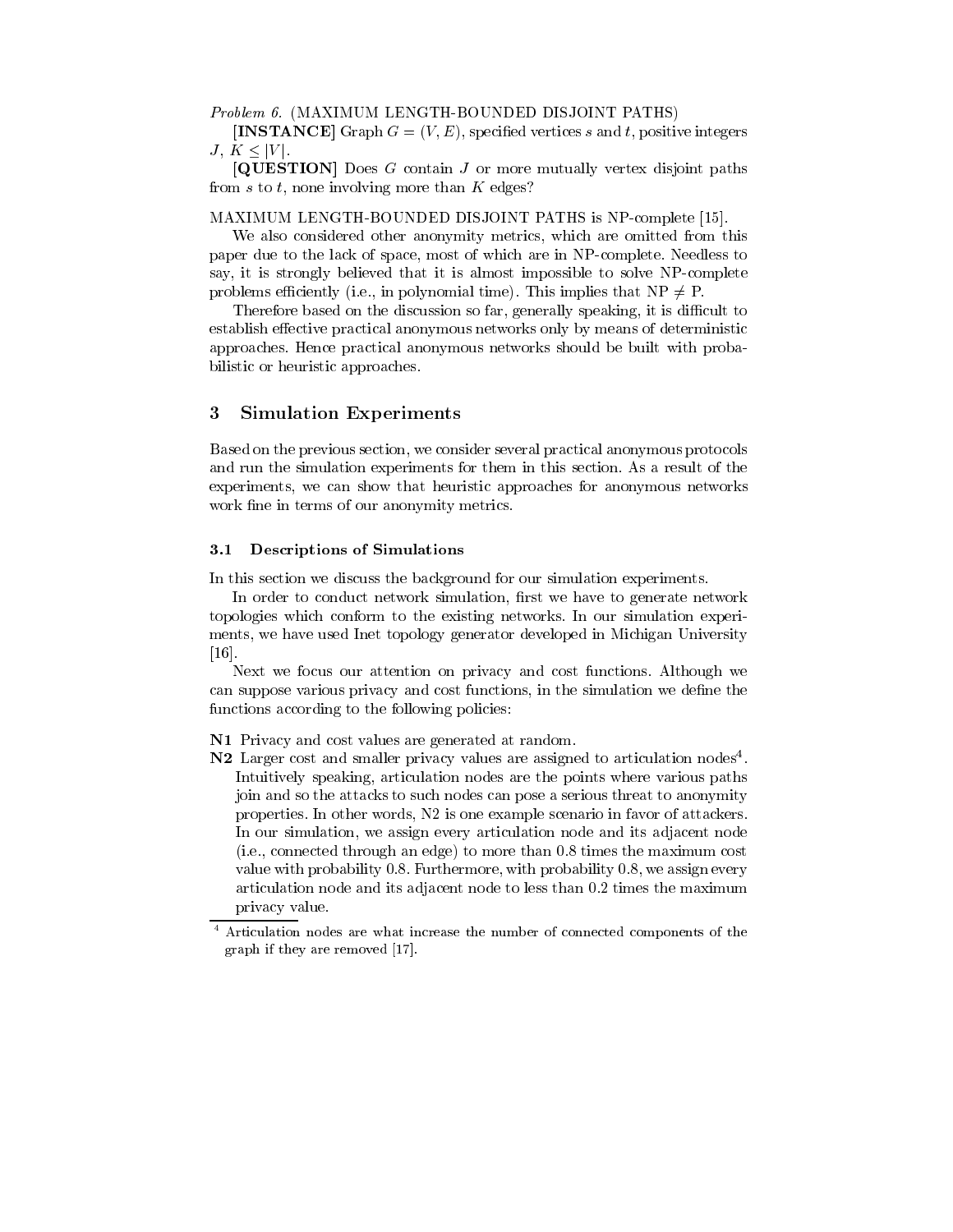Table 1. Simulation results (N1)

|      |  |  | $P1+N1 P2+N1 P3+N1 P4+N1 P5+N1$                 |  |                                                                                                  |
|------|--|--|-------------------------------------------------|--|--------------------------------------------------------------------------------------------------|
|      |  |  |                                                 |  | $length \begin{array}{ c c c c c c } \hline 5.68 & 5.55 & 5.86 & 3.93 & 3.86 \hline \end{array}$ |
| cost |  |  |                                                 |  | 2968.53 2390.54 3112.20 1790.56 2174.50                                                          |
|      |  |  | privacy 3119.67 2973.76 3818.19 2259.76 2232.12 |  |                                                                                                  |

|  | $P1+N2$ $P2+N2$ $P3+N2$ $P4+N2$ $P5+N2$  |  |                                                                                                |
|--|------------------------------------------|--|------------------------------------------------------------------------------------------------|
|  | $\text{length}$ 5.51 5.71 5.59 3.77 3.88 |  |                                                                                                |
|  |                                          |  | cost 5392.66 4893.18 5132.26 3670.01 4019.74<br>privacy 1125.10 1512.52 1751.69 1039.15 843.36 |
|  |                                          |  |                                                                                                |

**Table 2.** Simulation results  $(N2)$ 

Furthermore, in our simulation we implement the following anonymous communication protocols.

- P1 Crowds protocol [7]
- P2 Crowds protocol with a strategy to choose a node with the smallest cost value when forwarding messages.
- P3 Crowds protocol with a strategy to choose a node with the largest anonymity value when forwarding messages.
- P4 protocol to choose a path with the smallest sum of the cost values of the nodes on the path.
- **P5** shortest path (just for comparison)

#### Evaluation  $3.2$

As stated in Sect. 3.1, there are two ways of network conditions (N1 and N2) and five ways of protocols (P1, P2, P3, P4, and P5). Thus we combinedly have ten ways of simulation experiments. Henceforth we call each of them  $P1+N1, P1+N2, P2+N1, P2+N2, P3+N1, P3+N2, P4+N1, P4+N2, P5+N1,$ and  $P5+N2$ , respectively.

The network topology used in our simulation was generated by Inet and the number of the nodes is 3037. Privacy and cost values are integers from 0 to 1000. The forwarding probability of Crowds is  $2/3$ . Finally, initiators and responders were chosen randomly and each experiment was run 1000 times. We show the averages of the simulation experiments in Table 1 and 2.

In the following evaluation, we regard  $P1+N1$ , i.e., Crowds protocol on a network with random privacy and cost values, as the base for comparison.

First consider the case in Fig. 1. In comparison of  $P2+N1$  with  $P1+N1$ , since P2 selects a node with the smallest cost value, the average of the value decreases by 19.5%. At the same time, the average privacy value also decreases by  $4.7\%$ . However, the rate of decrease of the cost value is greater than that of the privacy and consequently it shows the effectiveness of P2.

Similarly, in comparison of  $P3+N1$  with  $P1+N1$ , since P3 selects a node with the largest privacy value, the average of the value increases by  $22.4\%$ . On the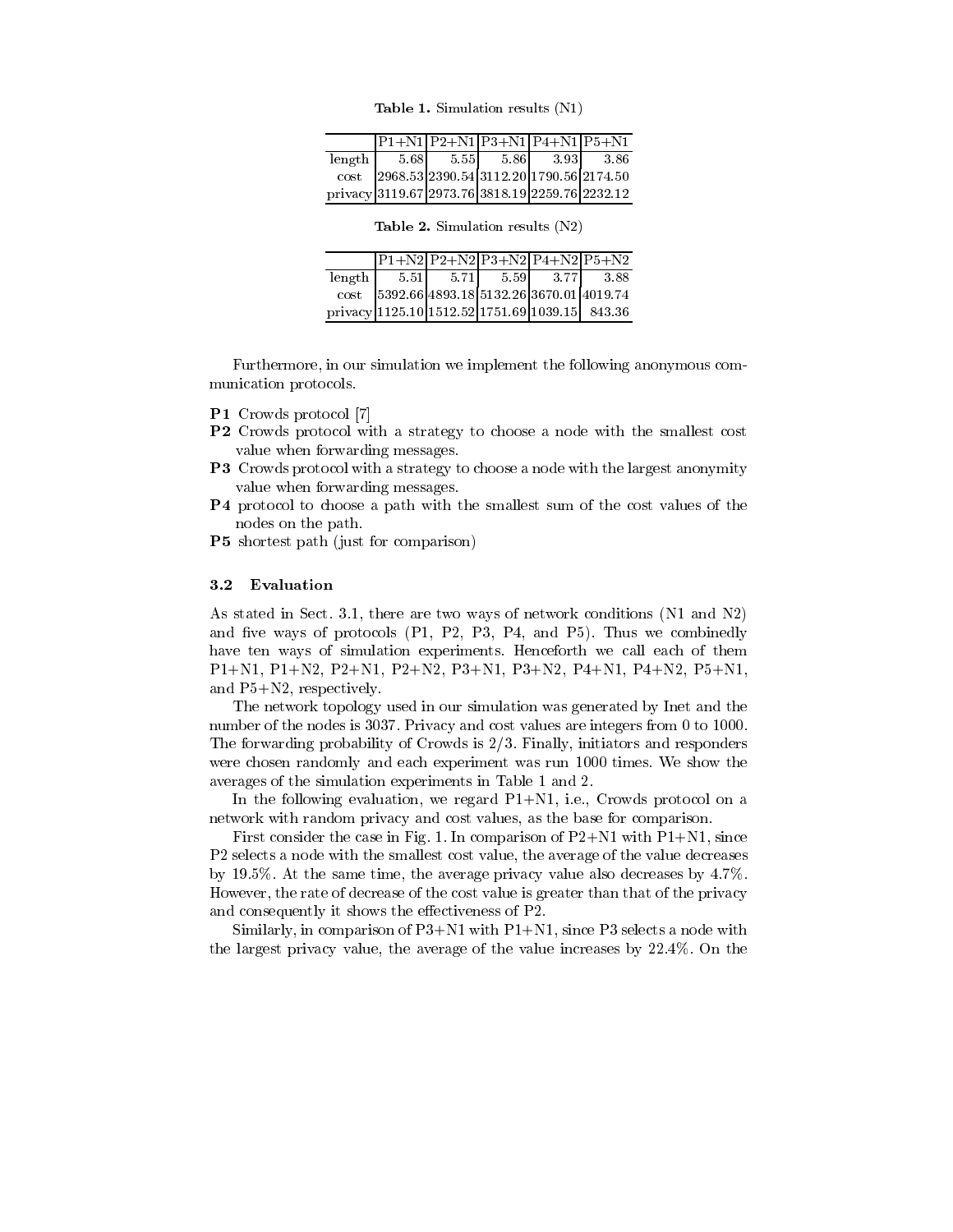other hand, the average cost value also increases, but only by 4.8%. Hence we can see that P3 is also a promising heuristic.

With respect to  $P4+N1$ , since P4 selects a path with the smallest sum of the cost values of the nodes on the path, the rate of decrease of cost values is the largest  $(39.7\%$  decrease in comparison with P1+N1). However, the rate of decrease of the privacy values is also large  $(27.6\%$  decrease in comparison with  $P1+N1$ ). This is partly because paths with smaller cost values are often shorter and hence privacy values also become smaller.

This consideration is supported by the comparison of  $P5+N1$  with  $P1+N1$ . That is, generally speaking, as a path becomes shorter, the sums of privacy and cost values on the path also become smaller. Consequently it is not obvious whether or not P4 and P5 are useful.

In the case in Table 2, we can evaluate the experiments in a similar way as in Table 1. However, in Table 2, we can immediately see that cost and privacy ratios of P2+N2, P3+N2 and P4+N2 with respect to P1+N2 are better than those of  $P2+N1$ ,  $P3+N1$  and  $P4+N1$  with respect to  $P1+N1$ , respectively. This is because N2 is a scenario in favor of attackers and we can obtain greater effects from anonymous protocols which try to enhance anonymity. On the other hand, it is not clear whether or not  $P5+N2$  is more effective than  $P5+N1$ .

Note that P1 (Crowds), P2, and P3 do not need information about a whole network, but only about the neighborhood nodes. In other words, from the simulation experiments, we can see that if we monitor only the neighbors and assign appropriate privacy and cost values to the nodes, then we can get significant effects. In particular, since Crowds does not take into consideration such cases, if we slightly modify it as P2 or P3, then we can get more effective version of Crowds anonymous communication protocols.

#### $\overline{4}$ Conclusion

Anonymous communication networks are indispensable to protect users' privacy in open networks such as the Internet. In the paper we have evaluated various aspects of anonymity properties afforded by practical anonymous communication networks.

In this paper we proposed two novel anonymity metrics for practical anonymous communication networks. Furthermore we discussed whether or not deterministic protocols can provide anonymity efficiently in terms of computational complexity. Unfortunately, we can show that we have little hope of efficient anonymous networks only by means of deterministic approaches.

Finally we run simulation experiments and discussed the results. Simulation results show that we can enhance anonymity only by taking into consideration the neighborhood nodes. Especially, anonymous protocols considered in the experiments suggest some possible extensions to the famous Crowds anonymous system.